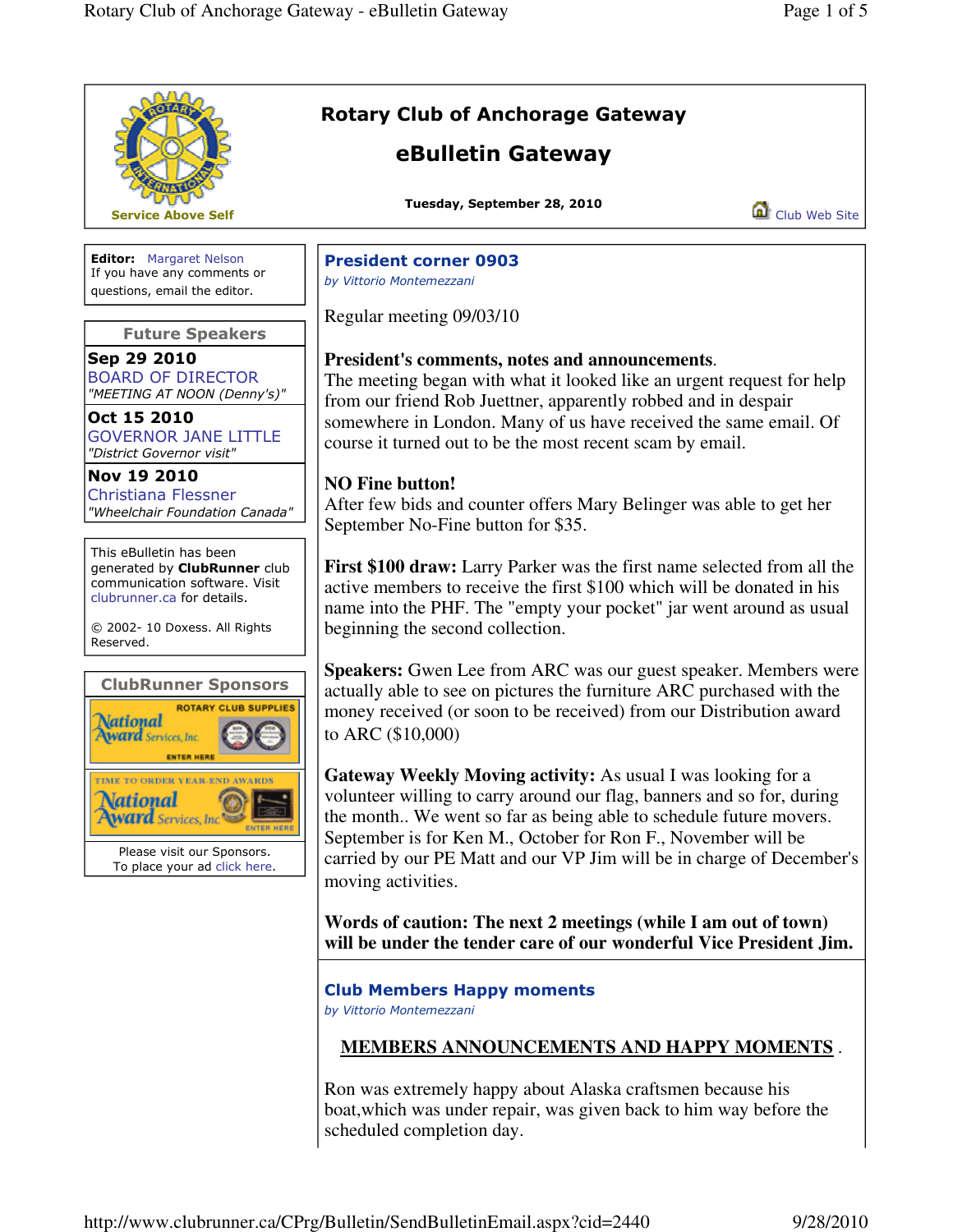Victor was happy knowing that finally the Vice President will have something to do during the next 2 weeks.

Jim was happy thanks to a convoluted story involving Larry. The bottom line is that Jim has received as "a gift"(?) TWENTY cases of toilet paper. Apparently some of the fine paper has his face printed on!!!! We would like to see same example, before making any comment.

### **BEST WISHES TO OUR MEMBERS** :

## Birthday & Anniversary Report

Date Range : September 4 to

Sort By: Member Name | Date

#### Birthdays

Member Name Birthday No member(s) have birthdays within this range.

#### Anniversaries

No member(s) have anniversaries within this range.

Member Name Anniversary / Spouse Name

#### Club Anniversaries

No member(s) have club anniversaries within this range.

Member Name **Induction Date / Number of Years** (Effective the day of induction this year)

## Polio Out of Africa

by Vittorio Montemezzani

# **Kick Polio Out of Africa campaign comes to a close**

Sandra Prufer 1-847-866-3208 or sandra.prufer@rotary.org Rotary International News -- 24 June 2010

### **Football signed by Desmond Tutu receives a rousing welcome at Rotary International Convention in Montreal**

**MONTREAL/CAPE TOWN (June 24, 2010)** - Rotary's promise to kick polio out of Africa and the world took center stage as a football signed by Nobel Peace Prize Laureate Archbishop Desmond Tutu and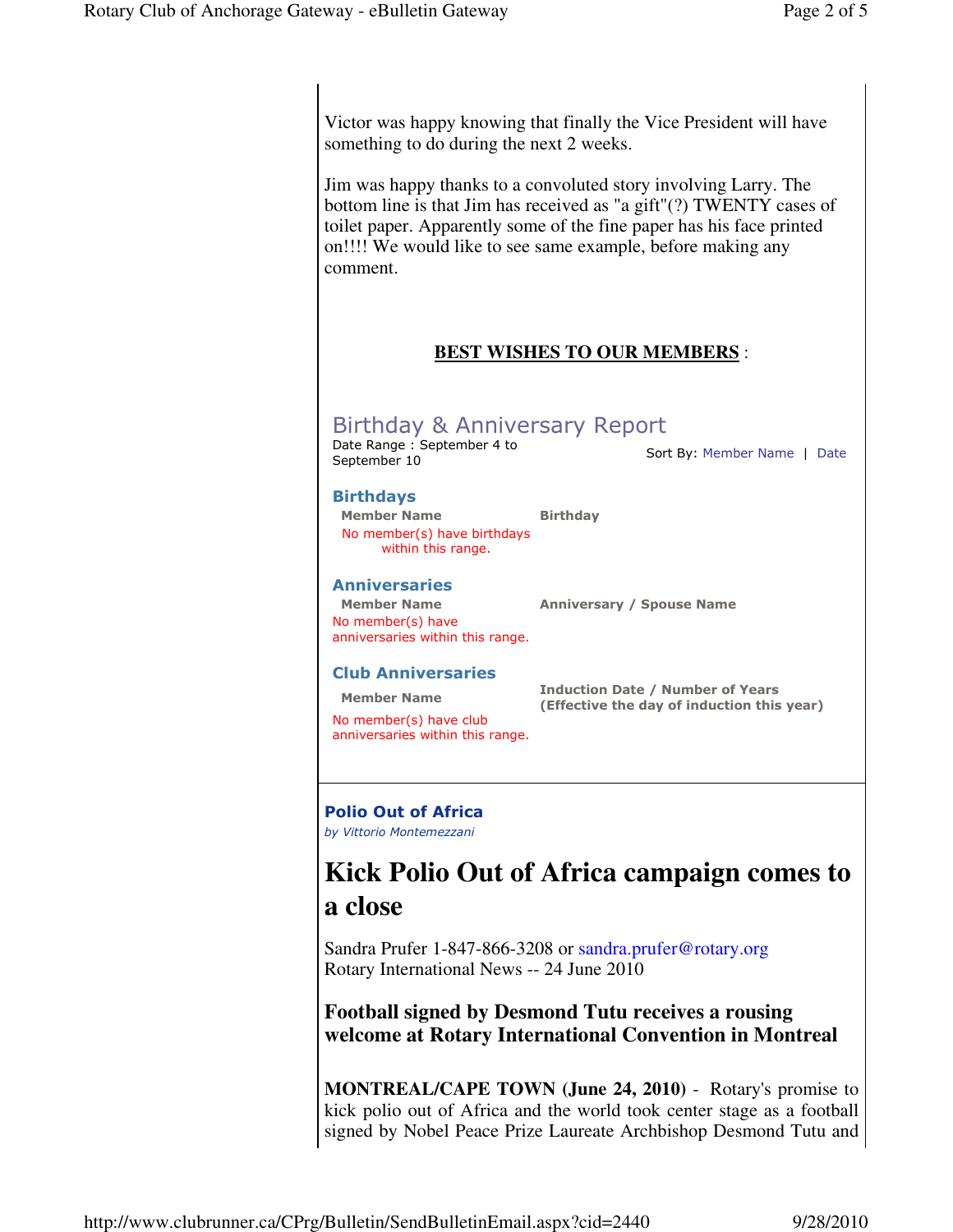dignitaries from more than 20 African nations received a rousing welcome at the humanitarian organization's annual convention, which was held in Montreal, June 20-23.

"Polio eradication is not optional - it is an obligation," said Marie-Irène Richmond-Ahoua, Rotary's National PolioPlus Committee Chair and Outreach Advisor at United Nations Operation in Ivory Coast, as she presented the ball on stage to thunderous applause to RI President John Kenny. "We must commit to overcoming the remaining obstacles and free Africa, Southeast Asia, and the world from this crippling disease, which ruins the lives of children. As an African woman and mother, I will not tolerate it."

The arrival of the football culminates Rotary's Kick Polio Out of Africa Campaign -- a four-month, Pan-African public awareness drive tapping the continent's excitement over the 2010 World Cup and mobilizing the public for massive immunization rounds this spring targeting more than 100 million African children under the age of five. The ball passed through 23 polio-affected countries en route to Montréal. The Kick-Out finale event was held in Alexandria, on June 12. Egyptian National footballer Islam El-Shater kicked the ball toward the Mediterranean Sea - symbolically kicking polio out of the continent.

A virtual version of the ball ( www.kickpoliooutofafrica.org ) was launched in May and has gathered nearly 10,000 online signatures thus far. After the 2010 World Cup, the signatures will be formally presented to the other spearheading partners of the Global Polio Eradication Initiative: the World Health Organization, UNICEF, and the U.S. Centers for Disease Control and Prevention.

"While most of the world is polio-free, it still threatens children in parts of Africa, Asia and the Middle East," said Rotary International President John Kenny. "Kick Polio Out of Africa shows the tremendous resolve of the global community to come together to fight this disease. Rotary and its partners are committed to kicking polio out of Africa-and indeed-out of existence forever."

When former President Nelson Mandela launched the Kick Polio out of Africa campaign originally in 1996, almost all countries in Africa were still suffering from polio. Today, polio eradication sits at a critical juncture. Across Africa, 10 of the 15 previously polio-free countries reinfected in 2009 have successfully stopped their outbreaks. Nowhere is progress more evident than in Nigeria -- the last remaining polio endemic country on the continent - where case numbers have plummeted by 99 percent, from 312 cases at this time last year, to three cases in 2010.

In his keynote address at the Rotary Convention on June 22, Bruce Aylward, director of the Global Polio Eradication Initiative at the World Health Organization (WHO), encouraged the thousands of Rotary members in attendance to share the "terrific news" that polio is